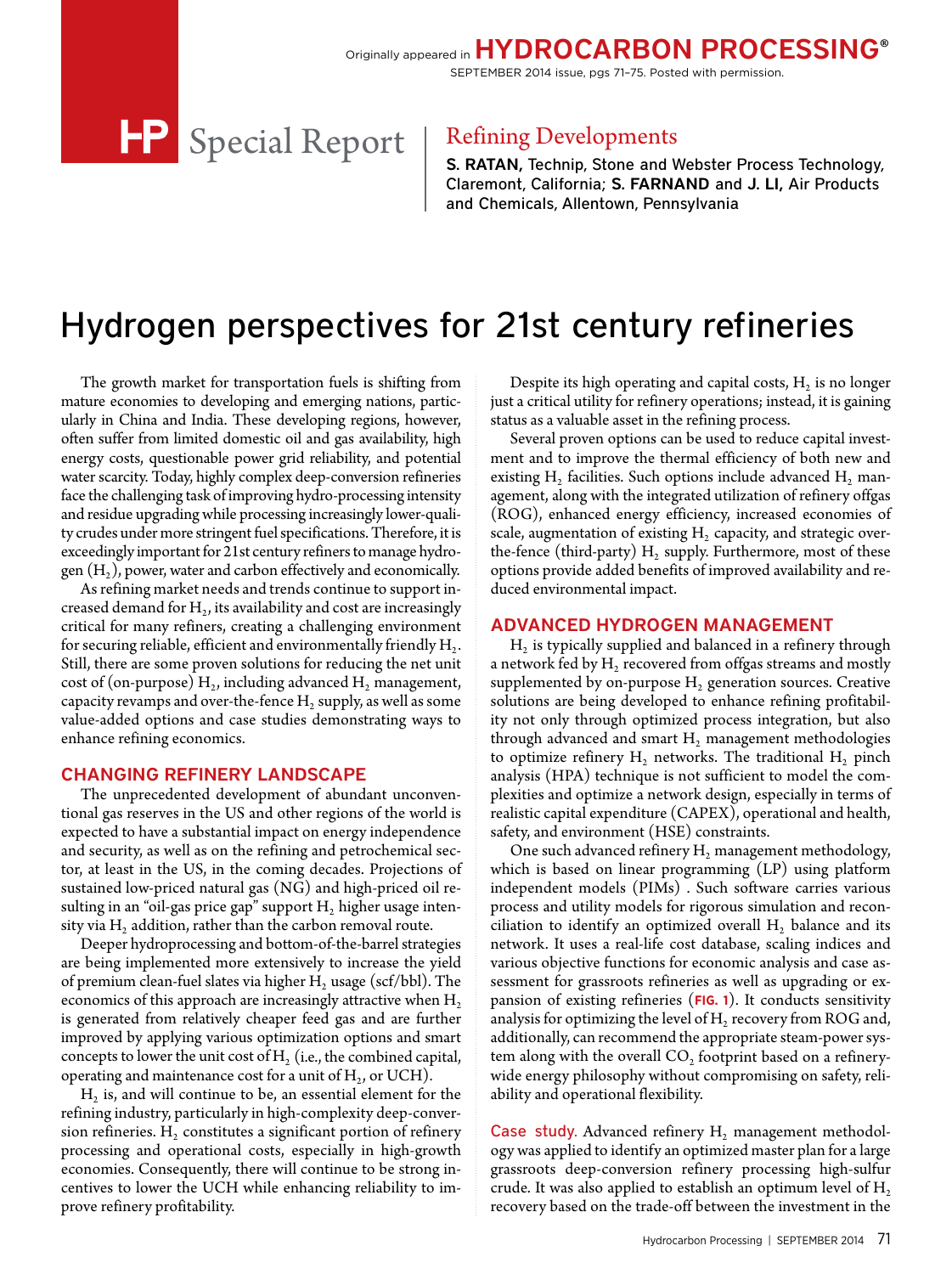# Refining Developments

| Hvdrogen balance                 |               |                               | Svnaas distribution                         |                        |                          |                      | <b>Default</b> |         |              |
|----------------------------------|---------------|-------------------------------|---------------------------------------------|------------------------|--------------------------|----------------------|----------------|---------|--------------|
| <b>Users</b>                     | Mass rate     | $Nm^3/h$                      | Sweet syngas distribution                   | t/day                  |                          | <b>Default split</b> |                |         |              |
| H <sub>2</sub> for Naphtha HDT   | $6.39$ t/d    | 2.985 Nm <sup>3</sup> /h      | <b>Feeds</b>                                |                        | %                        |                      | %              | %wt     |              |
| H <sub>2</sub> for Kero HDS      | $2.25$ t/d    | 1.052 Nm <sup>3</sup> /h      | Sweet syngas to power                       | 2,943.0 t/d            | 52.65                    |                      | 52.65          | 52.65%  |              |
| H <sub>2</sub> for Diesel HDS    | 17.12 t/d     | 7,994 Nm <sup>3</sup> /h      | Sweet syngas to hydrogen                    | $2.646.3$ t/d          | 47.35                    |                      | 47.35          | 47.35%  | $\leftarrow$ |
| H <sub>2</sub> for Hydrocracker  | 508.22 t/d    | 237,297 Nm <sup>3</sup> /h    | Sweet syngas to fuels                       | 0.0 t/d                | 0.00                     |                      | 0.00           | 0.00%   | $\leftarrow$ |
| H <sub>2</sub> for ARO Complex   | 17.00 t/d     | 7.936 Nm <sup>3</sup> /h      | Total                                       | 5,589.3 $t/d$          |                          |                      | 100.00         | 100.00% |              |
| <b>Total</b>                     | 551.0 t/d     | 257.264 Nm <sup>3</sup> /h    |                                             |                        |                          |                      |                |         |              |
| <b>Producers</b>                 | Mass rate     | $Nm^3/h$                      | <b>Refinery fuels balance</b>               |                        |                          |                      |                |         |              |
| CCR-H <sub>2</sub> (high purity) | $-151.93$ t/d | $-70,937$ Nm <sup>3</sup> /h  |                                             |                        |                          |                      |                |         |              |
| H <sub>2</sub> from gasification | $-241.96$ t/d | $-112,977$ Nm <sup>3</sup> /h | <b>Refinery energy balance</b>              |                        |                          |                      |                |         |              |
| H <sub>2</sub> from gasification | $-38.86$ t/d  | $-18,146$ Nm <sup>3</sup> /h  | <b>Refinery fuels availability</b>          | MMKcal/kg              | 503.24                   |                      |                |         |              |
| <b>Hydrogen generation unit</b>  | $-118.23$ t/d | $-55,204$ Nm <sup>3</sup> /h  | <b>Refinery fuels demand</b>                | MMKcal/kg              | 755.84                   |                      |                |         |              |
| <b>Total</b>                     | 551.0 t/d     | 257.264 Nm <sup>3</sup> /h    | Delta (+import/-excess)                     | MMKcal/kg              | 252.60                   |                      |                |         |              |
|                                  |               |                               | <b>Fuels import</b>                         | <b>LHV</b>             |                          |                      |                |         |              |
| <b>Hydrogen unbalance</b>        | 0.0 t/d       | $0.0\ {\rm Nm}^3/h$           | <b>Feeds</b>                                | Kcal/Kg                | I/d                      | MMKcal/hr            |                |         |              |
| (+/-: shortage/overproduction)   |               | <b>Stop blink</b>             | Natural gas                                 | 11.700.00              | 518.16 t/d               | 252.60               |                |         |              |
|                                  |               |                               | Fuel oil M 100                              | 10.680.00              |                          |                      |                |         |              |
| Naphtha warning                  |               |                               | <b>Fuels export</b>                         | LHV                    | <b>Others</b>            |                      |                |         |              |
| No shortage                      |               |                               | <b>Feeds</b>                                | Kcal/kg                | t/d                      | MMKcal/hr            |                |         |              |
|                                  |               |                               | Refinery fuel gas (flare)<br>Fuel oil M 100 | 12.464.55<br>10.680.00 | $0.00$ t/d<br>$0.00$ t/d | 0.00<br>0.00         |                |         |              |

**FIG. 1.** Select optimized H<sub>2</sub> network case output display.



**FIG. 2.** Routes for ROG integration with  $H_2$  plant.

#### **TABLE 1.** ROG integration as SMR feed  $(45$  MMscfd H<sub>2</sub>)

|                                               | Case 1<br>ROG as partial feed NG feed only | Case 2 |
|-----------------------------------------------|--------------------------------------------|--------|
| Operating cost savings <sup>1</sup> , US\$/hr | 188                                        | Base   |
| Additional investment <sup>2</sup> , MM, \$   | 4.1                                        | Base   |
| Payout, years                                 | 25                                         | Base   |

1 Pricing data: ROG: 260 \$/t (avg. 40 vol% H2); natural gas: 180 \$/t; steam: 8 \$/t; and power: 60 \$/MW

2 For compression and pretreatment

pressure swing adsorption (PSA) recovery system and the potential savings from recovered  $H_2$ .

Based on the optimized  $H_2$  network configuration and the objective function, the program identified the most cost-effective  $H_2$  recovery level of about 68%, beyond which it was not economical in terms of incremental capital payoff against extra  $H_2$  recovery credit. The integrated  $H_2$  network, with dual purity headers and minimized losses, resulted in lowering the on-purpose  $H_2$  generation capacity by 30% compared to the base case without the advanced refinery  $H_2$  management methodology. The program also conducted the overall fuelsteam-power balance together with  $CO<sub>2</sub>$  loads and related C-

efficiency while satisfying captive power needs and minimized unit cost of H<sub>2</sub>.

# REFINERY OFFGAS INTEGRATION

To capture their full potential, there has been an increasing trend to use ROG for on-purpose  $H_2$  generation. The underlying driver is that  $H<sub>2</sub>$  burned as fuel is a loss of its "asset" value above its heating value. Accordingly, by integrating ROG in a  $H_2$  generation plant, not only does most of its  $H<sub>2</sub>$  content get recovered, but the price attached to the ROG is often lower than that of hydrocarbon feedstocks for  $H_2$  production.

There are enough financial incentives to identify potential ROG streams in the

refinery that can be integrated cost-effectively with the  $H_2$ plant to enhance its economics. Utilization of ROG through integration with the  $H<sub>2</sub>$  plant can be mostly accomplished by three routes (**FIG. 2**):

- Low contribution—H<sub>2</sub> recovery by mixing with the process gas upstream of the  $H<sub>2</sub>$  generation PSA
- **• Medium contribution—**Direct use as (part) feedstock for  $H<sub>2</sub>$  generation
- **• High contribution—**Dedicated recovery PSA with optional extended integration of its purge gas as (part) feed for  $H_2$  generation.

The typical reduction in net  $H<sub>2</sub>$  costs can be between 2% and 10% depending upon the relative pricing of ROG vs. the base feed, available quantity of ROG stream(s),  $H<sub>2</sub>$  (or hydrocarbon) fraction, available pressure and level of impurities.

To illustrate this concept, a case study was undertaken using ROG (with 40 vol%  $H_2$ ) as the primary feed for  $H_2$  generation based on medium level contribution. Comparative economics are presented in **TABLE 1.** Though ROG pricing was similar to NG in terms of its heating value basis, the operating cost benefit from the potential  $H<sub>2</sub>$  contribution was substantial (approximately 7%). The payout of the additional investment was less than three years, without downsizing the reformer and downstream section, which were still sized for NG feed as the controlling design case.

If NG compression was required, the payout for ROG integration would have been even shorter. Other inherent benefits of operating with a ROG feed mix included relaxation on recycle  $H<sub>2</sub>$ , easier startup and longer reformer tube life. Various ROG integration schemes have been implemented and proven, ultimately providing better refinery margins.

# ENHANCED ENERGY EFFICIENCY AND DESIGN OPTIMIZATION

On-purpose  $H_2$  generation plants are capital intensive due to high-temperature catalytic processing and necessary gasphase purification. The total investment can vary considerably depending upon site-specific factors such as location, feedstock, export steam conditions, degree of utility integration and reliability needs.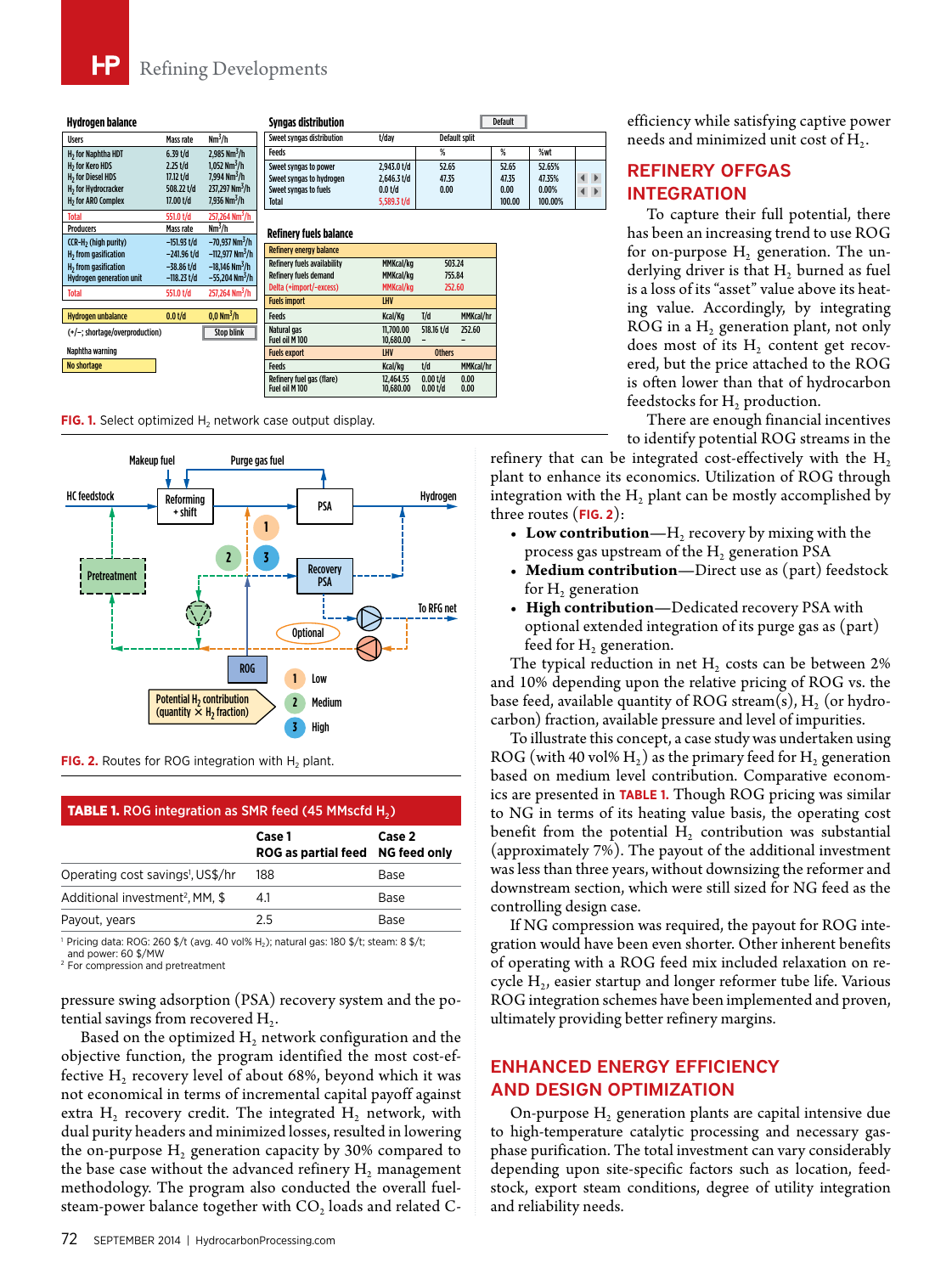| <b>TABLE 2.</b> $H_2$ flowsheet initial optimization guidelines based on relative price ratios |                                                            |                                    |                                                        |                                               |  |
|------------------------------------------------------------------------------------------------|------------------------------------------------------------|------------------------------------|--------------------------------------------------------|-----------------------------------------------|--|
|                                                                                                | <b>Higher reformer outlet</b><br>temperature, $> 1,600$ °F | Lower steam/carbon ratio,<br>< 2.8 | Level of CO conversion,<br>> high temperature shift    | <b>Enhanced PSA H, recovery,</b><br>> 86%–89% |  |
| <b>OPEX</b>                                                                                    |                                                            |                                    |                                                        |                                               |  |
| Feed/fuel price                                                                                | >1.1                                                       | $\leq$ = 1.0                       | $>1.2*$                                                | >1.1                                          |  |
| Steam/fuel price                                                                               | > 1.0                                                      | > 0.9                              | >1.2                                                   | N/A                                           |  |
| Steam/feed price                                                                               | N/A                                                        | >1.2                               | N/A                                                    | N/A                                           |  |
| <b>CAPEX</b>                                                                                   | >>                                                         | <                                  | > Medium temperature shift<br>>> Low temperature shift |                                               |  |

\* Relevant for steam/carbon ratios > 2.7

The energy-related costs become more important for optimizing larger  $H_2$  plant designs and for lowering the hydrogen unit cost (UCH). Accordingly, it allows higher incremental capital investment payoffs for applying enhanced and advanced heat recovery below the heat pinch by extending the so-called "cold composite," as shown in **FIG. 3.**

A typical H<sub>2</sub> plant energy balance is illustrated in FIG. 4. The main thrust for improving the thermal efficiency lies in reducing eventual heat loss through the flue gas to stack and through process cooling to cold utility (air or cooling water).

Energy efficiency optimization based on operating expenses (OPEX)/CAPEX evaluations depends upon the  $H_2$ generation unit (HGU) capacity and related steam reformer (SMR) size. It is further sensitive to whether application of pre-reforming is required (for feed flexibility) or is optional.

Based on case-specific data, a sensitivity analysis was conducted for key variables such as feed/fuel price ratio and fuel/ steam price ratio to optimize OPEX against incremental CA-PEX investment while keeping overall economics within the given evaluation criteria. The results, presented in **TABLE 2,** can be summarized as follows:

- 1. When feed is more expensive than fuel, which is often the case with liquid feeds, it calls for higher feed conversion and  $H_2$  yields by increasing SMR outlet temperature and/or increasing the steam/carbon (S/C) ratio, extended shift conversion level and higher PSA recovery in order to lower the OPEX. For CAPEX, however, it increases appreciably when raising the SMR outlet temperature beyond a certain level (chosen as 1,600°F for the study). It may be more economic if steam credit is high relative to fuel value in view of reduced radiant efficiency.
- 2. When feed and fuel are similarly priced, increasing reforming severity in terms of lower S/C ratios and higher SMR outlet temperatures can improve OPEX, but CAPEX must be carefully considered. To lower S/C ratios below 2.7, a medium temperature (MT) shift is necessary, since HT shift is restricted due to concerns of over-reduction. CAPEX can be slightly reduced with lower S/C ratios based on reduced heat recovery load downstream of the reformer. Having higher credit for export steam further supports lowering of S/C ratios.
- 3. Additional CAPEX is necessary to increase PSA recovery beyond 86%–89%, and therefore should be evaluated on a case-to-case basis: The economics get favorable when feed is more expensive than fuel.



**FIG. 3.** Enhanced heat recovery below pinch.



**FIG. 4.** Energy balance of a H<sub>2</sub> plant, where 1 Gcal/kNm<sup>3</sup> = 104.31 Btu/scf.

#### HIGHER ECONOMIES OF SCALE

For larger  $H<sub>2</sub>$  plants, variable costs linked to specific energy consumption costs tend to govern the unit cost of  $H_2$ . **TABLE 3** provides an overview of the sensitivity of variable and fixed costs to plant capacity. The unit cost of  $H<sub>2</sub>$  (UCH) is the sum of variable and fixed costs.

A 1% reduction in energy costs in a 100-MMscfd  $H_2$  plant can result in approximately \$750,000 savings per year based on \$5/MMBtu natural gas. For larger  $H_2$  plants, the focus is more on efficiency optimization and there is a bigger incentive for incremental investment in terms of extended heat recovery and flowsheet optimization based on a typical payback period of two to four years.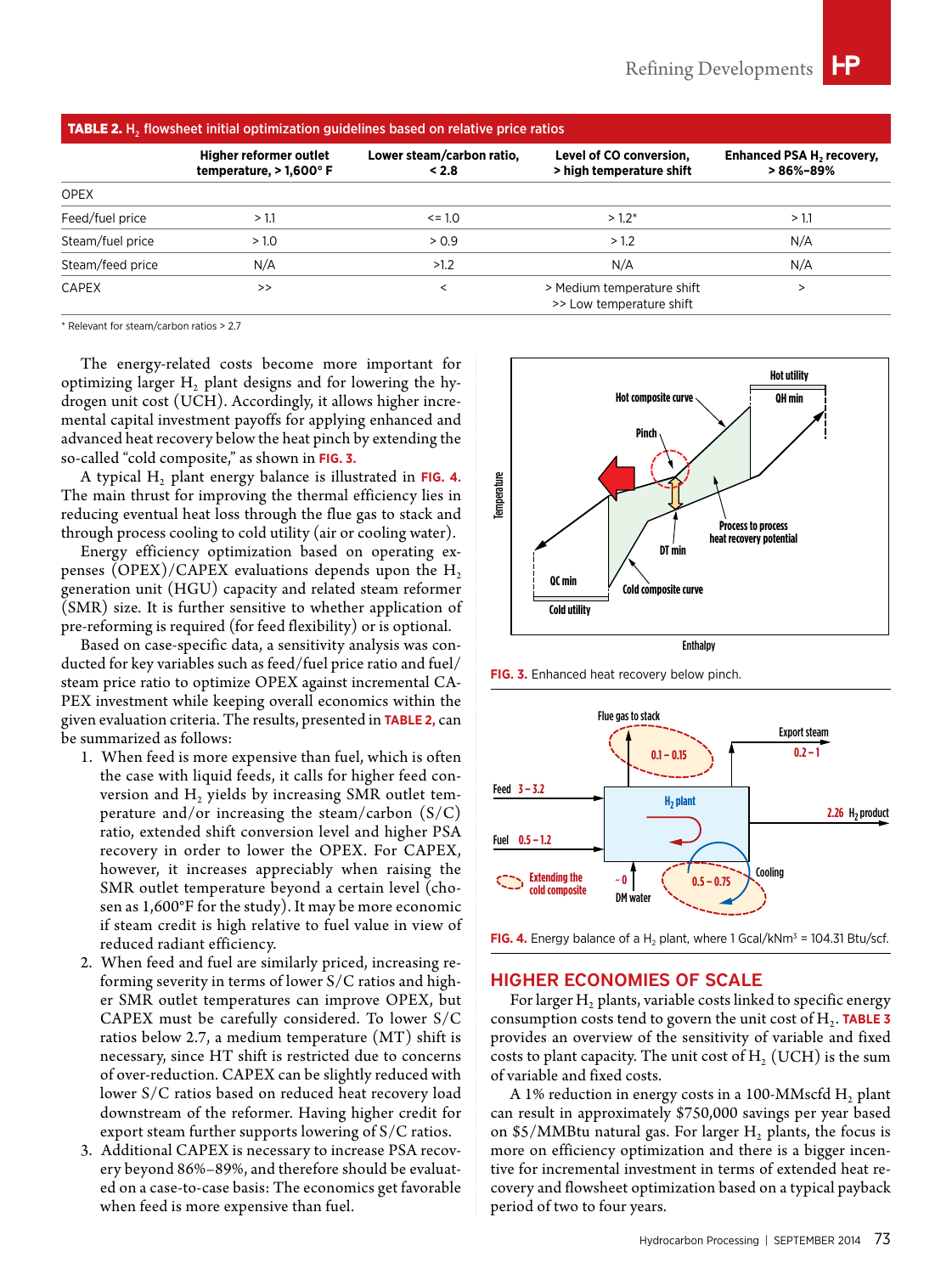While CAPEX is relatively less critical for larger plants, its reduction becomes vital for lowering the UCH. The UCH produced by a single-train large-capacity  $H<sub>2</sub>$  plant can be appreciably lowered by economies of scale. **FIG. 5** illustrates the UCH reduction from a 50 MMscfd to a 200 MMscfd  $H_2$  plant based on US Gulf Coast economics with \$5/MMBtu NG price. For higher energy pricing, as observed in Europe and Asia, the benefits of economy of scale continue to hold true.

Though economies of scale favor larger plants, there is a capacity limit above which a single train plant starts becoming cumbersome and requires detailed evaluation to establish the breakpoint for two or more trains. Physical size, weight and transportable limits on the equipment, valves and piping, and construction facilities must be considered. Such limits have progressively increased from 100 MMscfd up to a recent project size of 220 MMscfd  $H_2$  based upon compacting equipment, advanced equipment design, piping modeling and modular construction concepts.

# CAPACITY REVAMP OF EXISTING  $H_2$  PLANTS

Refiners are often faced with a  $H<sub>2</sub>$  shortfall when addressing changes in crude mix against the market-based clean fuels product slate. Such variations can be large enough to impact overall operation,  $H_2$  balance, and refinery profitability, but may not be large enough to justify a new dedicated  $H_2$  plant.

Achieving additional  $H<sub>2</sub>$  by revamping existing plants can be an attractive alternative with lower UCH through cost-effective retrofitting. Actual economics will depend upon the degree of uprate, available design margins, the condition of existing

| <b>TABLE 3.</b> H <sub>2</sub> generation cost split |                      |                 |              |  |  |
|------------------------------------------------------|----------------------|-----------------|--------------|--|--|
| <b>Capacity</b><br><b>MMscfd</b>                     | <b>Small</b><br>< 15 | Medium<br>15-60 | Large<br>>60 |  |  |
| % Variable costs                                     | $40 - 60$            | $50 - 70$       | 60-80        |  |  |
| % Fixed costs                                        | 40–60                | $30 - 50$       | $20 - 40$    |  |  |

| <b>TABLE 4.</b> H <sub>2</sub> plant capacity revamp |                                                                                      |             |  |  |  |
|------------------------------------------------------|--------------------------------------------------------------------------------------|-------------|--|--|--|
| <b>Option</b>                                        | Typical incremental H <sub>2</sub> , % <sup>1</sup> Level of investment <sup>2</sup> |             |  |  |  |
| Reformer upgrade                                     | $5 - 15$                                                                             | Medium      |  |  |  |
| Regenerative reformer<br>integration                 | $15 - 30$                                                                            | Medium-High |  |  |  |

Typical additional H<sub>2</sub> between 2 MMscfd and 25 MMscfd

<sup>2</sup> Based on the typical range of \$0.5-\$2 MM per MMscfd H<sub>2</sub> depending upon % increase and design-specific factors





equipment and the level of modifications required. Normally, a capacity revamp not only provides additional  $H_2$  at lower cost, but also offers the benefits of shorter time schedules because of already existing interfacing-facilities/offsites, and can also provide feedstock change or flexibility, improved efficiency and environmental performance.

There are various proven options to cost-effectively augment  $H<sub>2</sub>$  capacity up to 30%; in each case, however, bottlenecks must be identified and a proper assessment conducted to select the most appropriate option.

If the target capacity increase is substantial  $(> 15\%)$  with major limitations on the reforming section, an effective solution without overloading the reformer is regenerative reforming. The underlying concept is to use the reformed gas' highlevel heat to reform additional feed through convective heat exchange, also known as post-reforming. This option also provides a 10%–15% reduction in  $CO_2$ , NO<sub>x</sub> and SO<sub>x</sub> emission levels per unit of  $H_2$ .

With additional  $H_2$  capacity range between 2 MMscfd and 25 MMscfd, a regenerative reforming retrofit investment largely depends upon the percent increase in  $H<sub>2</sub>$  capacity, design conditions, available design margins and the level of modifications required in the existing plant. Generally, when compared with a new  $H<sub>2</sub>$  plant for the same additional capacity, together with the necessary offsite/utilities and auxiliaries, such investments can be economically attractive, as shown in **TABLE 4.**

## RELIABLE H<sub>2</sub> OUTSOURCING

 $H<sub>2</sub>$  is the lifeblood of modern refineries and is essential to the production of cleaner-burning transportation fuels. When refiners need  $H_2$ , they typically have two choices: buy a  $H_2$  plant design license; pay other parties to build the plant; and then own, operate, and maintain the plant themselves (known as the make case) or purchase the  $H_2$  requirements from a third party (known as the buy case, sale of gas model or over-the-fence supply).

In the buy case, an industrial gas company designs and builds the  $H_2$  plant with its capital and supplies  $H_2$  directly to the customer over the course of a long-term contract. The buy case has advantages that the refiner can benefit from: the gas company uses its  $H<sub>2</sub>$  experience for the refiner, enabling the refiner to focus on its core refining business; assumes responsibility for operational and maintenance activities; and can provide guaranteed on-stream reliability, availability, and efficiency levels.

Another way to secure high reliability of  $H_2$  supply is to obtain  $H_2$  from a  $H_2$  pipeline. Pipeline supply can provide high reliability and, often, the lowest UCH due to economies of scale.

The various solutions described previously are all able to satisfy the focal objective of lowering the net UCH. These options enhance reliability and HSE compliance while providing refiners with improved economics and margins. It is imperative to the success of 21st century refiners that they manage hydrogen efficiently and diligently. **FP** 

#### **REFERENCES**

- <sup>1</sup> Ratan, S., W. Baade and D. Wolfson, "The Large H<sub>2</sub> Plant Challenge," *Hydrocarbon Engineering,* July 2005.
- <sup>2</sup> Ratan, S., N. Patel and W. Baade, "Driving  $H_2$  Plant Efficiencies with an Eye on Environment," *Hydrocarbon Engineering,* February 2010.
- $3$  Ratan, S. and M. Pagano, "Refinery  $H_2$  management is more than a balancing act," AIChE Spring Meeting, 2011.